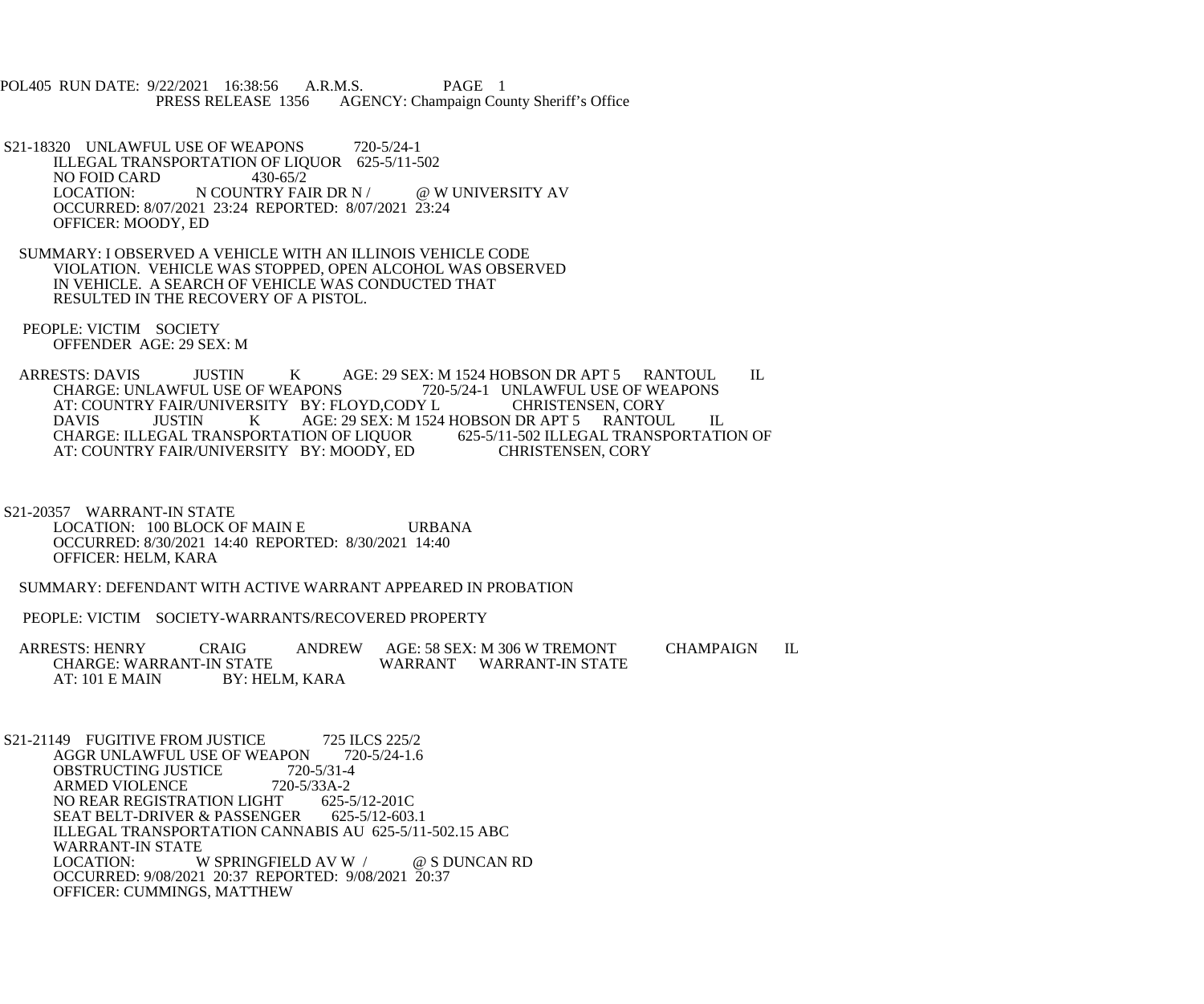POL405 RUN DATE: 9/22/2021 16:38:56 A.R.M.S. PAGE 2<br>PRESS RELEASE 1356 AGENCY: Champaign Cou AGENCY: Champaign County Sheriff's Office

 SUMMARY: ON 9/8/21 AT APPROXIMATELY 2030 HOURS, CHAMPAIGN COUNTY SHERIFF DEPUTIES CONDUCTED A TRAFFIC STOP PURSUANT TO AN ILLINOIS VEHICLE CODE VIOLATION ON W SPRINGFIELD AVE IN CHAMPAIGN. THE PASSENGER OF THE VEHICLE WAS LATER ARRESTED ON MULTIPLE FELONY WARRANTS AND FOR BEING A CONVICTED FELON IN POSSESSION OF A FIREARM. THE DRIVER WAS RELEASED ON A TRAFFIC WARNING AND THE PASSENGER WAS TRANSPORT TO CHAMPAIGN COUNTY SATELLITE JAIL IN URBANA WITHOUT INCIDENT.

 PEOPLE: VICTIM SOCIETY OFFENDER AGE: 23 SEX: F

ARRESTS: WEST ANTONIO DEONTA AGE: 29 SEX: M 1412 MILLERS RD APT12D JACKSON TN<br>CHARGE: FUGITIVE FROM JUSTICE 725 ILCS 225 FUGITIVE FROM JUSTICE CHARGE: FUGITIVE FROM JUSTICE 725 ILCS 225 FUGITIVE FROM JUSTICE AT: SPRINGFIELD AV/DUNCAN RD BY: CUMMINGS, MATTHEW<br>WEST ANTONIO DEONTA AGE: 29 SEX: M 1412 M DEONTA AGE: 29 SEX: M 1412 MILLERS RD APT12D JACKSON TN<br>USE OF WEAPON 720-5/24-1.6 AGGR UNLAWFUL USE OF WEAP CHARGE: AGGR UNLAWFUL USE OF WEAPON AT: SPRINGFIELD AV/DUNCAN RD BY: CUMMINGS, MATTHEW<br>WEST ANTONIO DEONTA AGE: 29 SEX: M 1412 M DEONTA AGE: 29 SEX: M 1412 MILLERS RD APT12D JACKSON TN<br>TICE 720-5/31-4 OBSTRUCTING JUSTICE CHARGE: OBSTRUCTING JUSTICE AT: SPRINGFIELD AV/DUNCAN RD BY: CUMMINGS, MATTHEW WEST ANTONIO DEONTA AGE: 29 SEX: M 1412 MILLERS RD APT12D JACKSON TN CHARGE: ARMED VIOLENCE 720-5/33A-2 ARMED VIOLENCE 720-5/33A-2 ARMED VIOLENCE AT: SPRINGFIELD AV/DUNCAN RD BY: CUMMINGS, MATTHEW<br>WEST ANTONIO DEONTA AGE: 29 SEX: M 1412 M WEST ANTONIO DEONTA AGE: 29 SEX: M 1412 MILLERS RD APT12D JACKSON TN CHARGE: ILLEGAL TRANSPORTATION CANNABIS AU 625-5/11-502 ILLEGAL TRANSPORTATION CA AT: SPRINGFIELD AV/DUNCAN RD BY: CUMMINGS, MATTHEW<br>WEST ANTONIO DEONTA AGE: 29 SEX: M 1412 M WEST ANTONIO DEONTA AGE: 29 SEX: M 1412 MILLERS RD APT12D JACKSON TN CHARGE: WARRANT-IN STATE WARRANT WARRANT-IN STATE AT: SPRINGFIELD AV/DUNCAN RD BY: CUMMINGS, MATTHEW<br>WEST ANTONIO DEONTA AGE: 29 SEX: M 1412 M DEONTA AGE: 29 SEX: M 1412 MILLERS RD APT12D JACKSON TN CHARGE: WARRANT-IN STATE WARRANT WARRANT-IN STATE AT: SPRINGFIELD AV/DUNCAN RD BY: CUMMINGS, MATTHEW<br>WEST ANTONIO DEONTA AGE: 29 SEX: M 1412 M WEST ANTONIO DEONTA AGE: 29 SEX: M 1412 MILLERS RD APT12D JACKSON TN CHARGE: WARRANT-IN STATE WARRANT WARRANT-IN STATE AT: SPRINGFIELD AV/DUNCAN RD BY: CUMMINGS, MATTHEW WEST ANTONIO DEONTA AGE: 29 SEX: M 1412 MILLERS RD APT12D JACKSON TN CHARGE: WARRANT-IN STATE WARRANT WARRANT-IN STATE AT: SPRINGFIELD AV/DUNCAN RD BY: CUMMINGS, MATTHEW

S21-21768 VIOLATION ORDER PROTECTION 720-5/12-3.4<br>LOCATION: 00 BLOCK OF BRIARCLIFF ST JOSEPH LOCATION: 00 BLOCK OF BRIARCLIFF OCCURRED: 9/14/2021 20:22 REPORTED: 9/14/2021 20:22 OFFICER: METZLER, JEFFREY